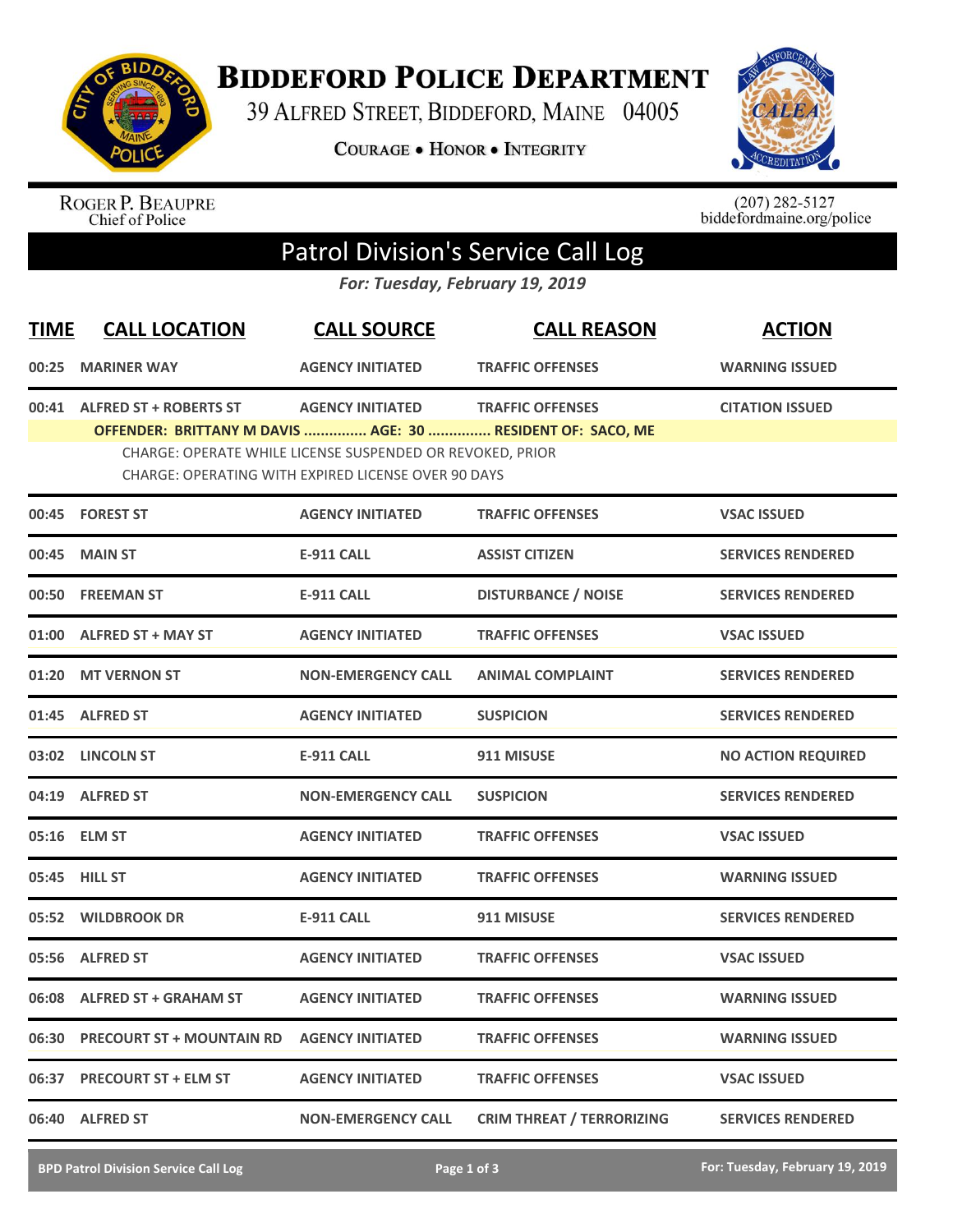| <b>TIME</b> | <b>CALL LOCATION</b>                                                                                                                                      | <b>CALL SOURCE</b>        | <b>CALL REASON</b>                                                                         | <b>ACTION</b>                |  |  |
|-------------|-----------------------------------------------------------------------------------------------------------------------------------------------------------|---------------------------|--------------------------------------------------------------------------------------------|------------------------------|--|--|
| 06:56       | <b>MORIN ST</b>                                                                                                                                           | <b>E-911 CALL</b>         | 911 MISUSE                                                                                 | <b>WARNING ISSUED</b>        |  |  |
| 07:39       | <b>ELM ST + UNION ST</b>                                                                                                                                  | <b>AGENCY INITIATED</b>   | <b>TRAFFIC OFFENSES</b>                                                                    | <b>WARNING ISSUED</b>        |  |  |
| 08:05       | <b>ALFRED ST</b>                                                                                                                                          | <b>E-911 CALL</b>         | 911 MISUSE                                                                                 | <b>NO ACTION REQUIRED</b>    |  |  |
| 09:10       | <b>ALFRED ST</b>                                                                                                                                          | <b>OTHER</b>              | <b>ASSIGN AR</b>                                                                           | <b>REPORT TAKEN</b>          |  |  |
|             | <b>CHARGE: THEFT BY RECEIVING STOLEN PROPERTY</b><br>CHARGE: UNSWORN FALSIFICATION                                                                        |                           | OFFENDER: JORDAN BERUBE  AGE: 23  RESIDENT OF: TRANSIENT, ME                               |                              |  |  |
|             | 09:25 ALFRED ST                                                                                                                                           | <b>AGENCY INITIATED</b>   | <b>DRUG</b>                                                                                | <b>SERVICES RENDERED</b>     |  |  |
|             | 09:57 MAY ST + DARTMOUTH ST                                                                                                                               | <b>AGENCY INITIATED</b>   | <b>TRAFFIC OFFENSES</b>                                                                    | <b>WARNING ISSUED</b>        |  |  |
|             | 10:03 ELM ST                                                                                                                                              | <b>WALK-IN AT STATION</b> | <b>WRIT</b>                                                                                | <b>SERVICES RENDERED</b>     |  |  |
|             | 10:22 ELM ST                                                                                                                                              | <b>AGENCY INITIATED</b>   | <b>TRAFFIC OFFENSES</b>                                                                    | <b>WARNING ISSUED</b>        |  |  |
|             | 10:32 LINCOLN ST                                                                                                                                          | <b>WALK-IN AT STATION</b> | <b>ARTICLES LOST/FOUND</b>                                                                 | <b>SERVICES RENDERED</b>     |  |  |
|             | 11:07 ELM ST                                                                                                                                              | <b>E-911 CALL</b>         | <b>TRESPASSING</b>                                                                         | <b>NEGATIVE CONTACT</b>      |  |  |
|             | 11:14 PRECOURT ST                                                                                                                                         | <b>AGENCY INITIATED</b>   | <b>TRAFFIC OFFENSES</b>                                                                    | <b>WARNING ISSUED</b>        |  |  |
| 11:20       | <b>GREEN ST</b>                                                                                                                                           | <b>NON-EMERGENCY CALL</b> | <b>PARKING COMPLAINT</b>                                                                   | <b>PARKING TICKET ISSUED</b> |  |  |
| 11:25       | <b>BIDDEFORD GATEWAY CTR</b>                                                                                                                              | <b>WALK-IN AT STATION</b> | <b>ARTICLES LOST/FOUND</b>                                                                 | <b>REPORT TAKEN</b>          |  |  |
|             | 11:37 FOSS ST                                                                                                                                             | <b>OTHER</b>              | <b>PAPERWORK</b>                                                                           | <b>SERVICES RENDERED</b>     |  |  |
|             | 11:56 HILL ST                                                                                                                                             | <b>WALK-IN AT STATION</b> | <b>ASSIST OTHER AGENCY</b>                                                                 | <b>CITATION ISSUED</b>       |  |  |
|             | OFFENDER: BENJAMIN BRYANT YORK  AGE: 39  RESIDENT OF: BIDDEFORD, ME<br>CHARGE: VIOLATING CONDITION OF RELEASE<br>CHARGE: ILLEGAL POSSESSION OF FIREARM    |                           |                                                                                            |                              |  |  |
|             | 13:10 HILLS BEACH RD                                                                                                                                      | <b>AGENCY INITIATED</b>   | <b>PRO-ACTIVE DV RESPONSE TEAM</b>                                                         | <b>NO VIOLATION</b>          |  |  |
|             | 13:17 ELM ST                                                                                                                                              | <b>AGENCY INITIATED</b>   | <b>TRAFFIC OFFENSES</b>                                                                    | <b>WARNING ISSUED</b>        |  |  |
|             | 13:38 FREEMAN ST                                                                                                                                          | <b>AGENCY INITIATED</b>   | <b>PAPERWORK</b>                                                                           | <b>NEGATIVE CONTACT</b>      |  |  |
|             | 14:24 POOL ST                                                                                                                                             | <b>AGENCY INITIATED</b>   | <b>PAPERWORK</b>                                                                           | <b>PAPERWORK NOT SERVED</b>  |  |  |
|             | 15:23 SULLIVAN ST                                                                                                                                         | <b>NON-EMERGENCY CALL</b> | ATTEMPTED/THREATENED SUICIDE REPORT TAKEN                                                  |                              |  |  |
|             | <b>15:24 BIDDEFORD GATEWAY CTR</b>                                                                                                                        | <b>NON-EMERGENCY CALL</b> | <b>SHOPLIFTING</b><br>OFFENDER: RACHELLE LYNN LEAVITT  AGE: 37  RESIDENT OF: BIDDEFORD, ME | <b>ARREST(S) MADE</b>        |  |  |
|             | <b>CHARGE: THEFT BY UNAUTHORIZED TAKING OR TRANSFER</b><br>CHARGE: UNLAWFUL POSSESSION OF SCHEDULED DRUG<br><b>CHARGE: VIOLATING CONDITION OF RELEASE</b> |                           |                                                                                            |                              |  |  |